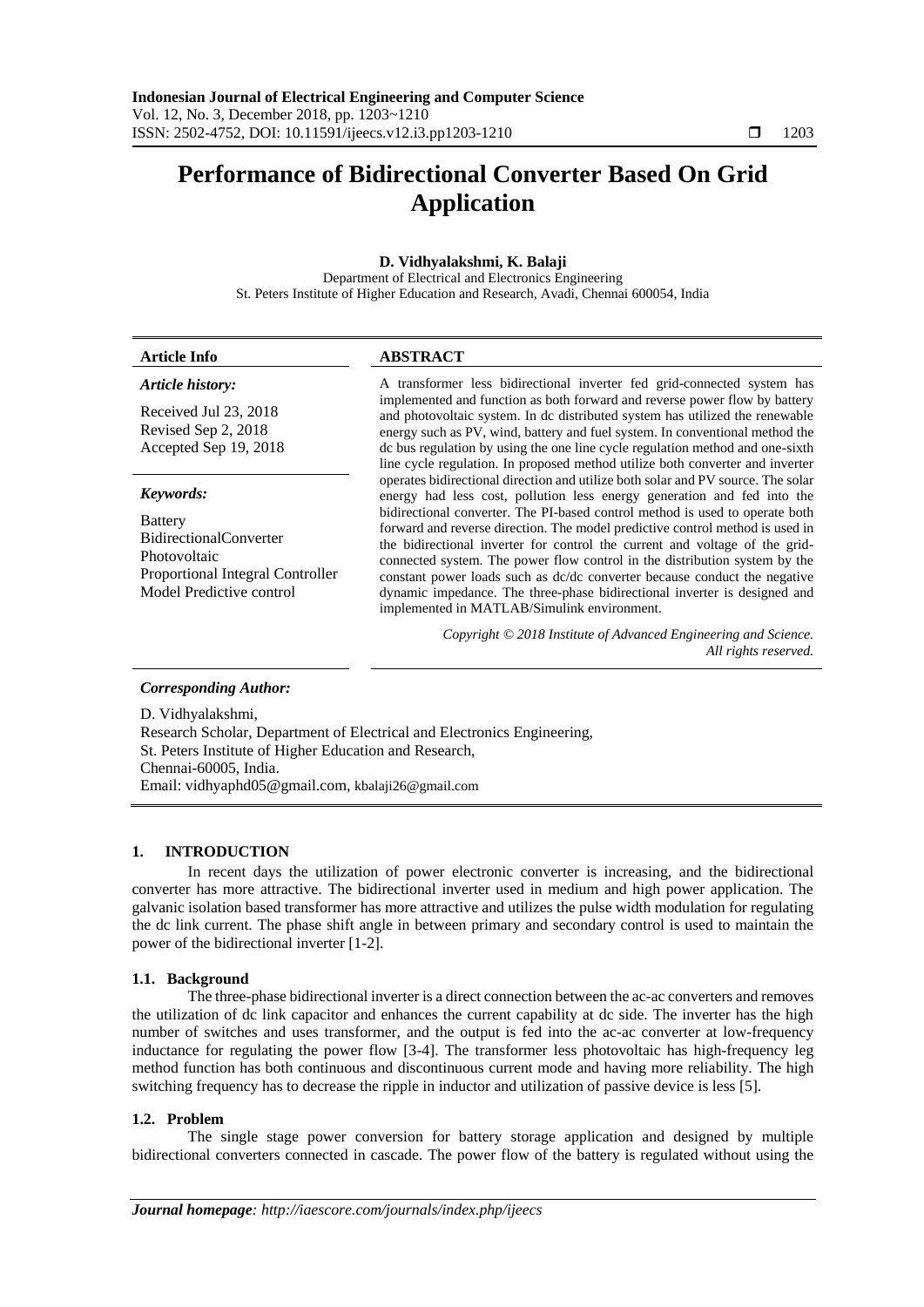current sensor [6]. The dc bus voltage control in three-phase inverter fed distribution system utilize the one cycle regulation and one-sixth line cycle regulation method. The boost converter is used, and it is unidirectional, and the inverter is bidirectional and fed into the grid system [7-8]. The dc bus has used in various application such as electric vehicle, air conditioner etc. The input photovoltaic and grid-based converter system is utilized for improving the voltage regulation [9]. The transformer-based bidirectional converter is connected in single phase inverter fed grid system. The single stage bidirectional converter with low input voltage utilizes the battery, and single control method is used to increase the efficiency [10-12]. The bidirectional converter has to utilize for saving the power to battery and can utilized for back up source. The backup converter used as a bidirectional converter for storing the electricity from the fuel cell [13-14].

#### **1.3. Objective**

- a) In proposed bidirectional inverter has transfer the power from solar to grid and also transfers the power from grid to battery. The PV is not present the battery is used has a source and power fed into grid system.
- b) The model predictive control technique has used in the inverter and PI controller has used in bidirectional converter for regulating the dc voltage and also improve the voltage gain.

## **2. PROPOSED METHOD**

A bidirectional dc-dc inverter fed grid connected system is used for power transfer in both forward and reverse direction instead of two unidirectional converters and also to regulate the power flow. The battery is used for storing the reverse power from the grid and utilizes in electric vehicle application as well as act as the source when PV is not present. The proposed method has to reduce the current ripple in battery side. The PV fed grid-connected inverter has to decrease the total harmonic distortion across the load current and also improve the power factor correction. The PI control is used in the bidirectional converter for regulating the dc link voltage. The photovoltaic and battery based power generation is fed into bidirectional converter connected in a grid system.

## **2.1. Implementation Pre-processing Steps**

## **2.1.1 Photovoltaic System**

The photovoltaic system has an important in distributed power generation. PV system consists of a number of solar cells these are connected in series for generating electrical power with high potential. The photons of light fall on the semiconductor material and the PN junction absorbs the radiation and forms the electron-hole pair causes the electrons flow in the material. The proposed solar power generation has nonlinear power can change with the environmental condition, less maintenance and cost-effective. The voltage produced from the PV cell depends on the semiconductor used and also varying temperature, insolation etc. [15]. Thus the light energy is converted to electrical energy. The two diode PV module is shown in Figure 1.



Figure 1. Photovoltaic cell

Based on two diode models, the non-ideal PV array output current can be expressed as,

$$
I_{output} = I_{Photo} - I_{Diodel} - I_{Diodel} - I_{shunt}
$$
\n
$$
\tag{1}
$$

By using physics characteristic of p-n junctions, a PV array could be designed by a DC source in parallel with two diodes and the current is acquiring away from due to the reason of diffusion and recombination of charge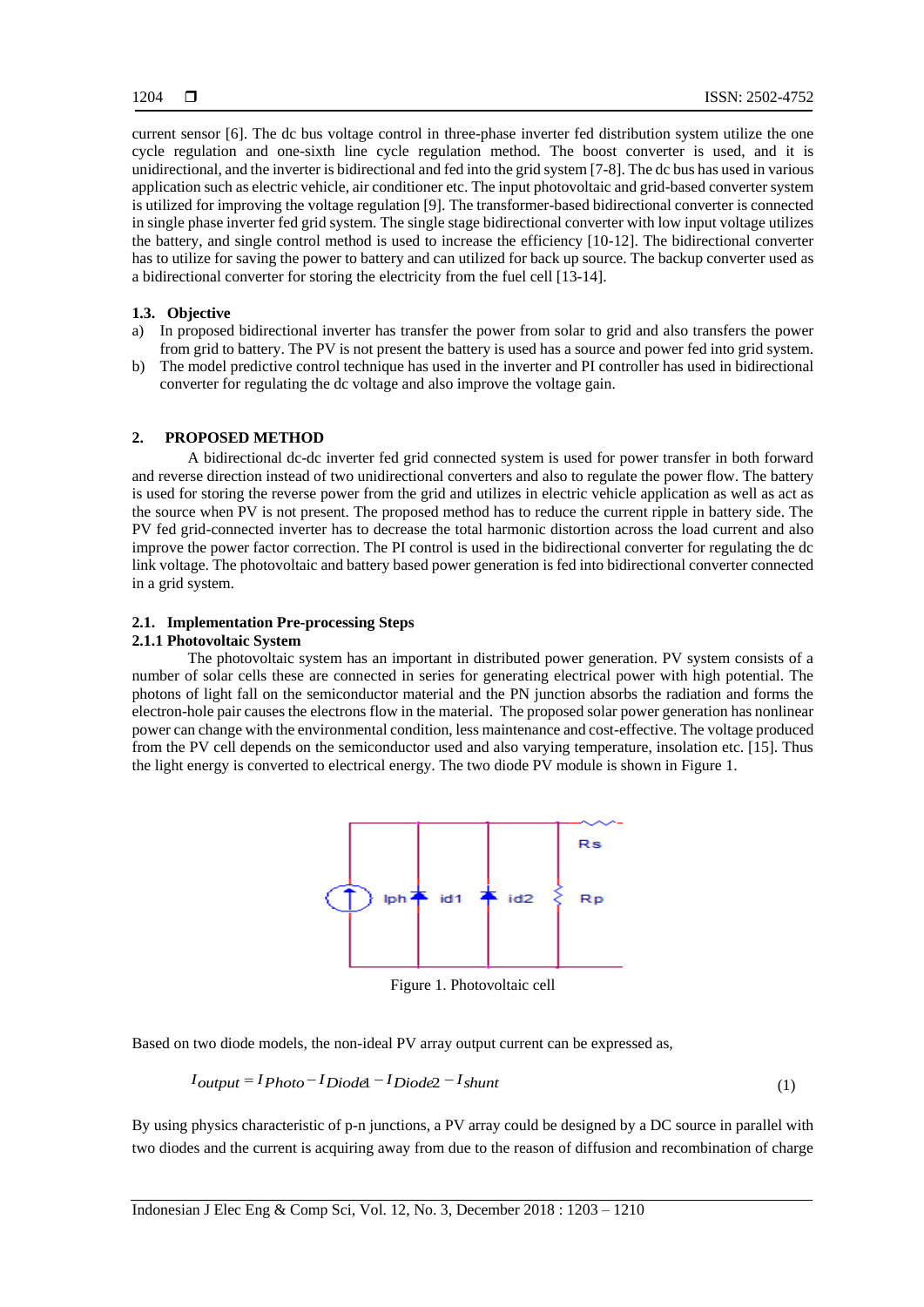mechanisms. The above output current equation is consists of the light generated photo current, shunt current and diode action respectively [16-18]. This all corresponding equation is given below,

$$
I_{Photo} = I_{ShrtCrt} + K_I (T_{Cell} - T_{reference})G
$$
\n
$$
\begin{bmatrix} v_{HRS} \left( \frac{N_S}{N} \right) & \left[ v_{HRS} \left( \frac{N_S}{N} \right) \right] & v_{HRS} \left( \frac{N_S}{N} \right) \end{bmatrix}
$$
\n
$$
(2)
$$

$$
I_{output} = N_{P}I_{Photo} - N_{P}I_{01} \left[ \exp\left(\frac{V + IR_{S} \left(\frac{V}{N_{P}}\right)}{N_{S} \alpha_{1} V_{T}}\right) - 1\right] - N_{P}I_{02} \left[ \exp\left(\frac{V + IR_{S} \left(\frac{V}{N_{P}}\right)}{N_{S} \alpha_{2} V_{T}}\right) - 1\right] - \frac{V + IR_{S} \left(\frac{V}{N_{P}}\right)}{R_{P} \left(\frac{N_{S}}{N_{P}}\right)} \tag{3}
$$

#### **2.1.2 Bidirectional Converter**

The proposed bidirectional converter has to minimize the amount of switching device and reduce the THD. In order to improve the power factor by two-switch, the single inductor based buck-boost converter is used. The bidirectional DC-AC inverter mainly used to power balance the circuit. In bidirectional converters are used in many applications such as hybrid electric vehicles, distribution systems, electric aircrafts and uninterruptable power supplies. The bidirectional converter has two switches. One switch is used for forwarding direction and other for reverse direction power flow. The bidirectional converter has used to transfer the power from source to grid and also grid to the source by using the switch in series with the battery, and another switch is connected in series between the photovoltaic and bidirectional converter. The proposed circuit diagram is shown in Figure 2.



Figure 2**.** Proposed Circuit diagram of bidirectional converter fed grid connected system

In the bidirectional converter, the PV input is fed to the grid-connected system the switch across the battery is off. When the battery is used as the source, the switch will be on, and it will conduct both forward as well as reverse direction power flow.

#### **2.1.3 Model Predictive Control**

The model predictive control method is used in a bidirectional inverter to control the current and voltage. The input of the control is current and then processed to generate the pulse of the inverter. The model predictive control (MPC) has been applied for the control of power converters due to its several advantages, like a fast dynamic response, easy inclusion of nonlinearities and constraints of the system, and the flexibility to include other system requirements in the controller. MPC considers a model of the system in order to predict the future behaviour of the system over a horizon in time. The proposed control method is used to calculate the direct and quadrature axis current. This controller generates the voltage reference vector and fed to the simple boost control technique for regulating the power flow and has enhanced the system efficiency. The direct and quadrature axis voltage is calculated by using the proposed controller. The reference grid current is given in Equation 4 and 5.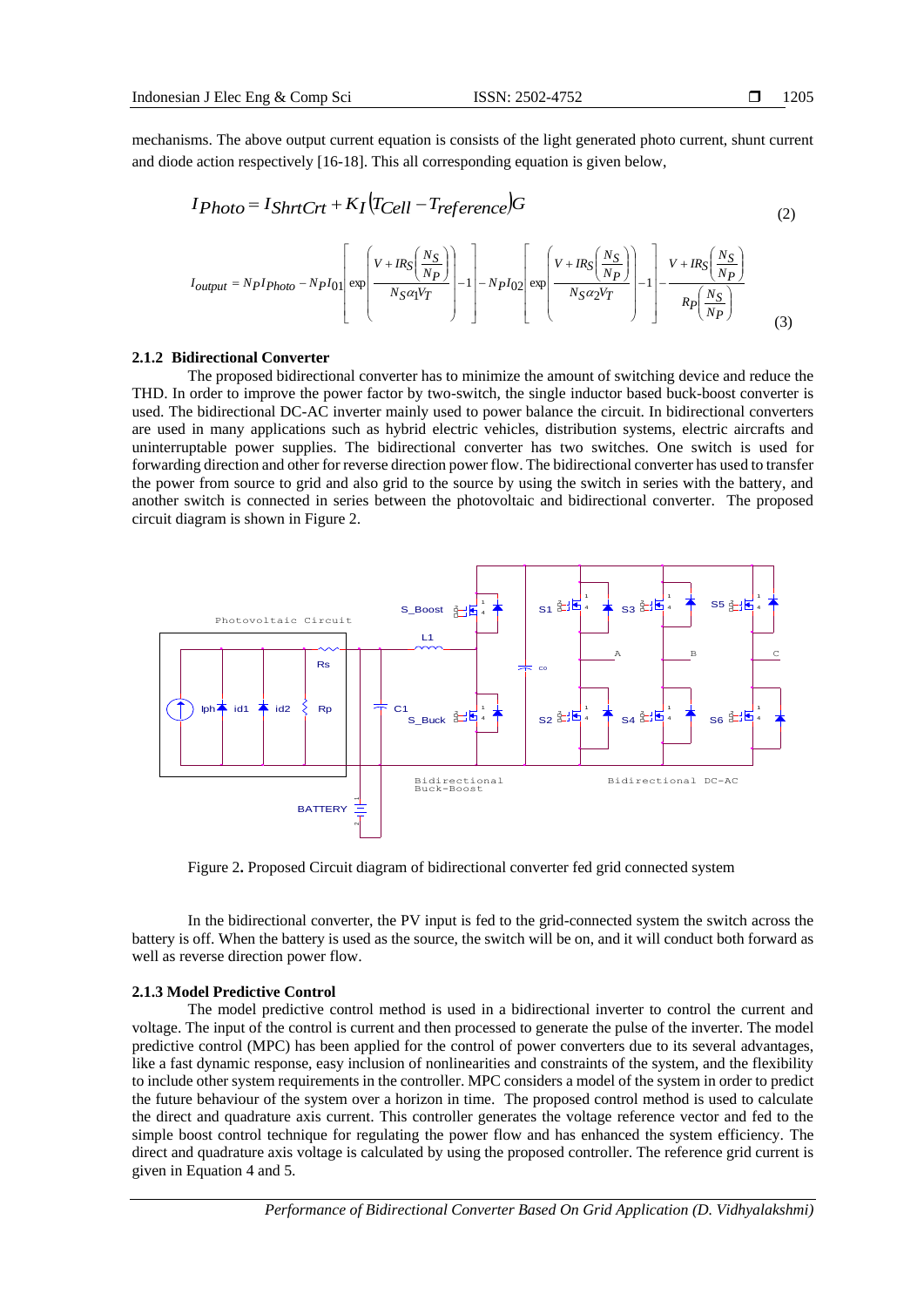(4)

$$
i_{\text{dref}} = a * i_{\text{d}} + b * v_{\text{d}}
$$

$$
i_{qref} = a^* i_q + b^* v_q \tag{5}
$$

The a and b value is given in Equation 6 and 7. The  $v_d$  and  $v_q$  is given by the sinusoidal waveform.

$$
a = e^{-\frac{R_L T_s}{L_L}}
$$
\n
$$
b = \frac{\left(1 - e^{-\frac{R_L T_s}{L_L}}\right)}{R_L}
$$
\n(7)

The output of the proposed model predictive control is given in Equation 8 and 9.

$$
V_{dout} = \frac{i_{dref} - ai_d}{b} \tag{8}
$$

$$
V_{qout} = \frac{i_{qref} - ai_q}{b} \tag{9}
$$

The output of the proposed controller is fed to the dq to abc transformation. The simple boost PWM control method is used to produce the pulse of the bidirectional inverter.

#### **2.2. Modes of Operation**

The proposed bidirectional based converter fed grid-connected system has to operate in various modes. The operation of photovoltaic fed bidirectional converter fed grid.

In mode 1 the supply of the proposed circuit is photovoltaic and fed into the bidirectional converter in grid connected system. The switch S1 turned off, and S2 is switched on, the inductor charges and current flows in a forward direction from PV to load through the S2 and bidirectional inverter. Figure 3(a) shows the PV based forward direction and fed into the load.



Figure 3(a)**.** Power Flow from PV to Grid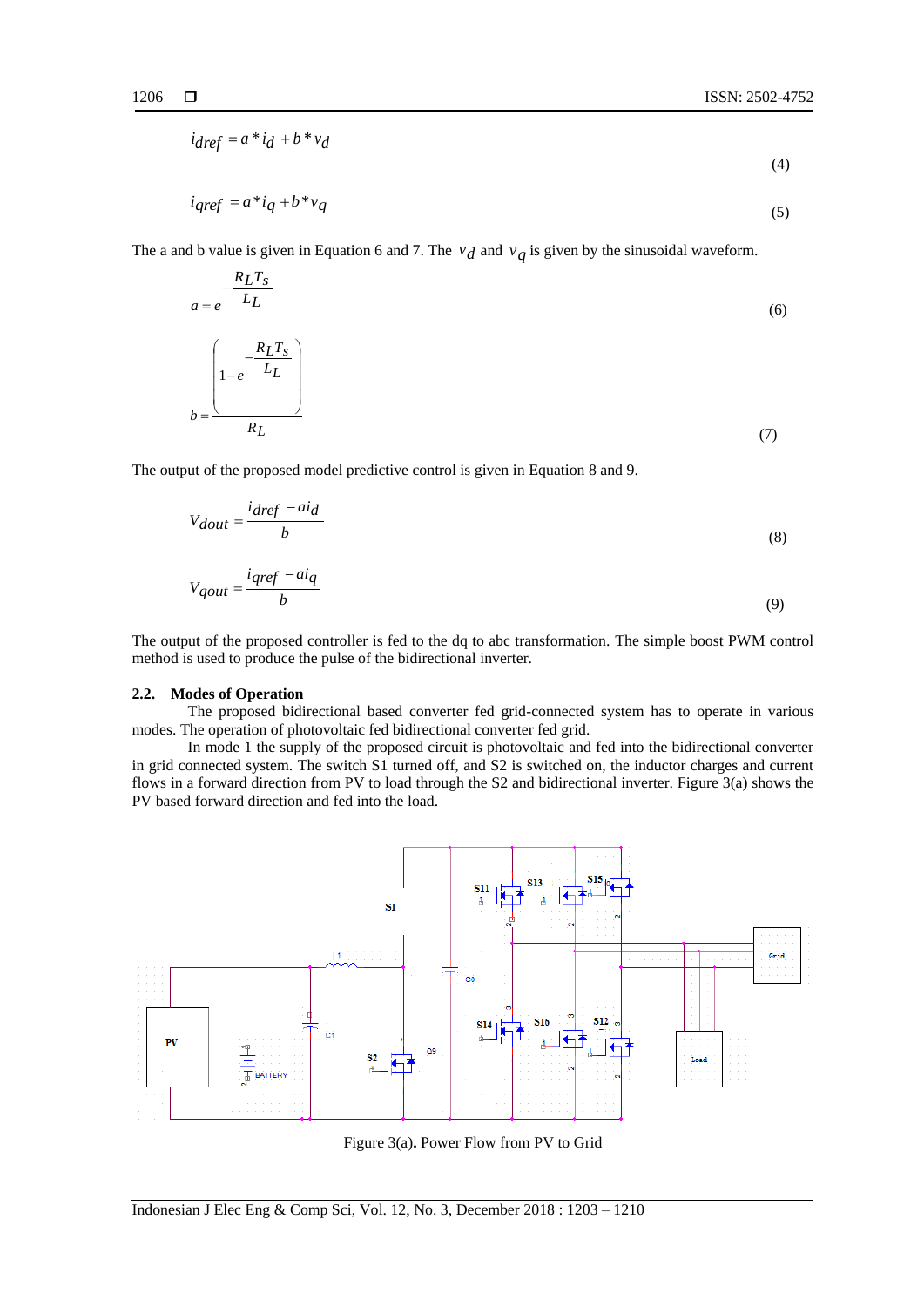In Mode 2 the switch S2 is turned on, and S1 off the power flows from the battery to grid through the bidirectional inverter. The PV is disconnected from the proposed circuit. The battery is used as the source of the proposed network, and it is discharging. Figure 3(b) shows the power flow from the battery to the grid.



Figure 3(b)**.** Power Flow from Battery to Grid

In Mode 3 the PV is disconnected from the bidirectional circuit. The grid is used as the supply, and bidirectional inverter function has a reverse direction. The current flows from grid to battery. Thus the battery was charging and used for external application. In reverse direction, the bidirectional inverter worked as rectifier because of input from grid supply and transferred to the battery. The pulse of the bidirectional inverter is zero when the inverter performs rectifier. The dc is converted to a bidirectional converter and stored in the battery. Thus the battery charging during this mode. Figure 3(c) shows the power flow from the grid to the battery.



Figure 3(c)**.** Power Flow from Grid to Battery

#### **3. Simulation Results**

The proposed renewable energy based bidirectional inverter fed grid-connected system configuration is implemented, and results are verified in MATLAB/SIMULINK. The power flow control of photovoltaic generation based on bidirectional inverter fed grid application is analyzed and verified with results of PI and mode predictive control techniques under nonlinear load condition. The PV output voltage waveform is shown in Figure 4. The PV output current waveform is shown in Figure 5.

Figure 6 shows the state of charge in the battery system. The time 0-1 the photovoltaic is used as source and bidirectional converter function as the forward direction. The time 1-1.4 battery act as a source and the bidirectional converter has worked as the forward direction. The time 1.14-2.5 the grid act as a source and bidirectional converter function has reverse power flow direction. In forwarding direction, the battery discharges the power and supply to bidirectional inverter fed load system. In reverse direction battery charging. The DC link voltage waveform of the bidirectional converter is shown in Figure 7. The bidirectional inverter

*Performance of Bidirectional Converter Based On Grid Application (D. Vidhyalakshmi)*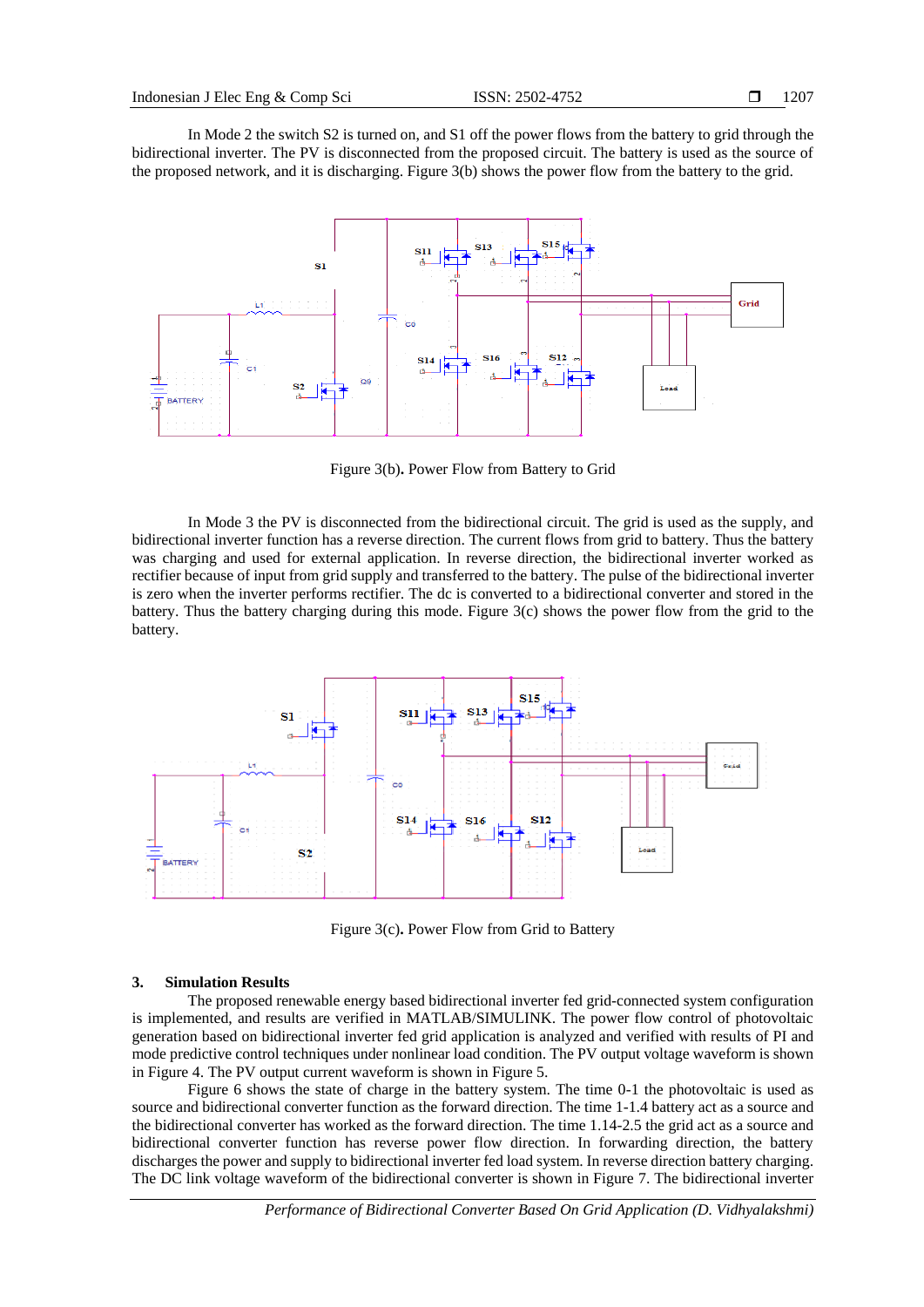output voltage waveform is shown in Figure 8. The bidirectional inverter output current waveform is shown in Figure 9. The total harmonic distortion is shown in Figure 10.



Figure 7**.** DC Link voltage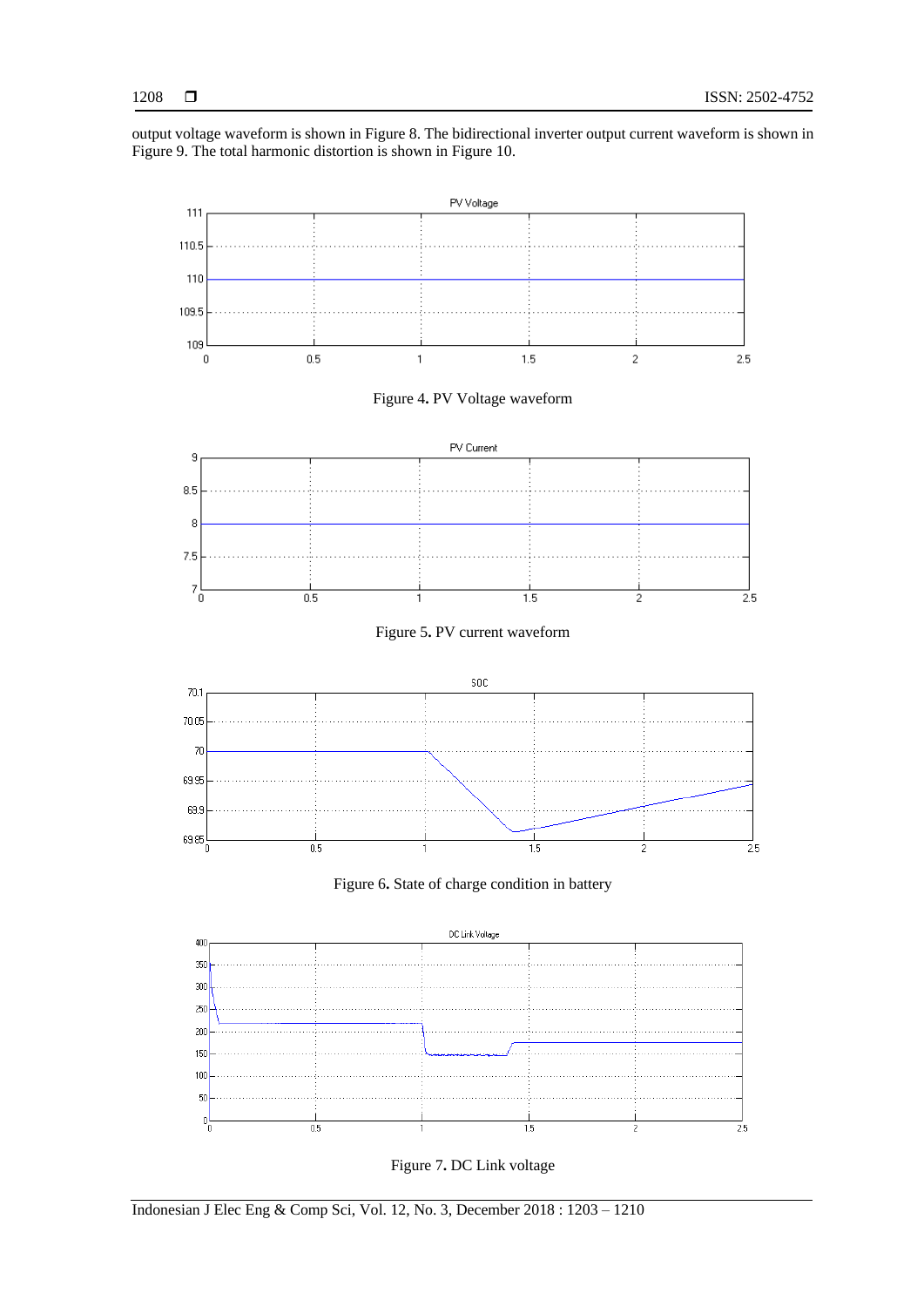

Figure 8**.** Output voltage waveform of bidirectional inverter



Figure 9**.** Output current waveform of bidirectional Inverter



Figure 10. Total Harmonic Distortion

# **4 CONCLUSION**

The three-phase bidirectional inverter based on model predictive control has been designed and implemented. The inverter fed grid-connected system has used to control the power flow between PV and grid. In forwarding direction, the bidirectional converter works have a boost converter, and output is fed into the bidirectional inverter utilize the model predictive control to regulate the power and enhance the efficiency of the system. The grid connected system For the utility grid interface bidirectional application, the photovoltaic with battery energy storage system is essential not only for controlling and managing the energy demand across utility grid in forward conduction, In the reverse direction, a battery is charged while absent of photovoltaic unit in order to demand of power in the different area. The efficiency and power flow control are regulated in grid-based bidirectional inverter fed PV system.